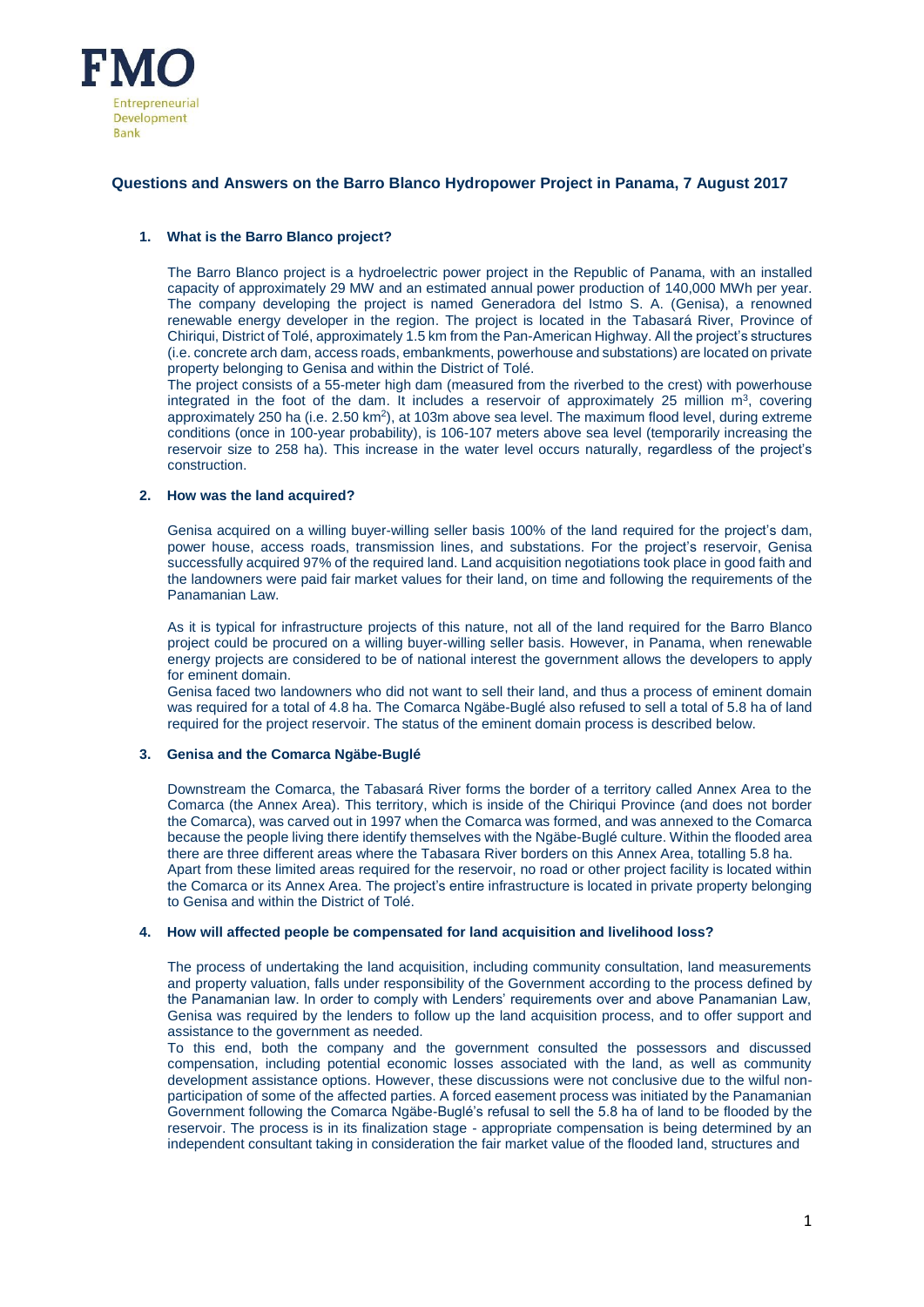

crops. Following the recommendations of the UN, compensation will be provided up to the 106 masl. Genisa is fully committed to make the required compensation payments once they are so instructed by the Government, and has presented several letters to the Government requesting them to expedite this process.

# **5. How will impact on cultural artefacts be addressed?**

Some local communities have lost access to cultural artefacts, namely two petroglyphs located within the reservoir area. Genisa, through specialized external archaeological consultancy, presented to the National Directorate for Cultural Heritage of Panama a rescue and conservation procedure for the petroglyphs and cultural heritage, the methodology of which was reviewed and approved by the regional Ngäbe-Buglé authority in May 2013. However, local opposition groups blocked access to the petroglyphs in 2015 as part of their resistance to the project, hence the proposed mitigation measures were not implemented. The conservation and rescue for the petroglyphs is part of the Varela-Carrera agreement and falls under the responsibility of the Panamanian Government. The Government has also proposed to agree on the locations and dates of cultural celebration in order to adjust the reservoir levels and allow cultural activities to take place.

## **6. Did large numbers of members of the Ngäbe Buglé communities face involuntary resettlement?**

Although no inhabitants living below the reservoir's normal operating level 103 masl were identified during initial surveys undertaken by an independent topographic consultant (as part of the project's Environmental and Social Impact Assessment), as well as by Genisa and the National Environmental Agency (ANAM), a number of structures were found a couple of years later during a United Nations visit to the indigenous community. The project has implied the loss of approximately six buildings located in the Quiabda and Quebrada Caña, affecting a limited number of individuals (the UNDP has estimated their number to be 40 to 50, including the indirectly impacted extended family members). Losses will be compensated as per UN recommendations and beyond the requirements of the Panamanian Law. Schools have not been affected by project as these lie several meters above the maximum operational water level.

## **7. How much money is involved?**

FMO has invested USD 28mln.

## **8. Is all money disbursed?**

Yes.

# **9. Who are the other partners in the project, besides FMO and Genisa?**

The co-lenders are DEG (the German development institution) and CABEI (Central American Bank for Economic Integration).

# **10. Was free, prior and informed consent (FPIC) secured before and during the project?**

FPIC was not an explicit part of the review preceding the investment decision, as FPIC was not a requirement under FMO's investment criteria in force at that time, based on the IFC Performance Standards issued in 2006.

## **11. How did FMO determine the environmental and social risks?**

FMO applies the International Finance Corporation (IFC) Performance Standards in its due diligence procedures. The Barro Blanco loan agreement was signed at a time when an older version of the IFC Performance Standards (2006) was in force; projects signed today are bound to comply with the 2012 version.

Together with the other lenders, FMO appraises the risk level of each project, and tailors its risk assessment procedures to that risk level. In this case, the environmental and social risk category assigned was A (highest level), as defined in the IFC Performance Standards. Following this classification FMO and the other lenders undertook an in-depth appraisal of environmental and social risks and impacts, using both in-house experts and independent consultants. The same applies for monitoring the situation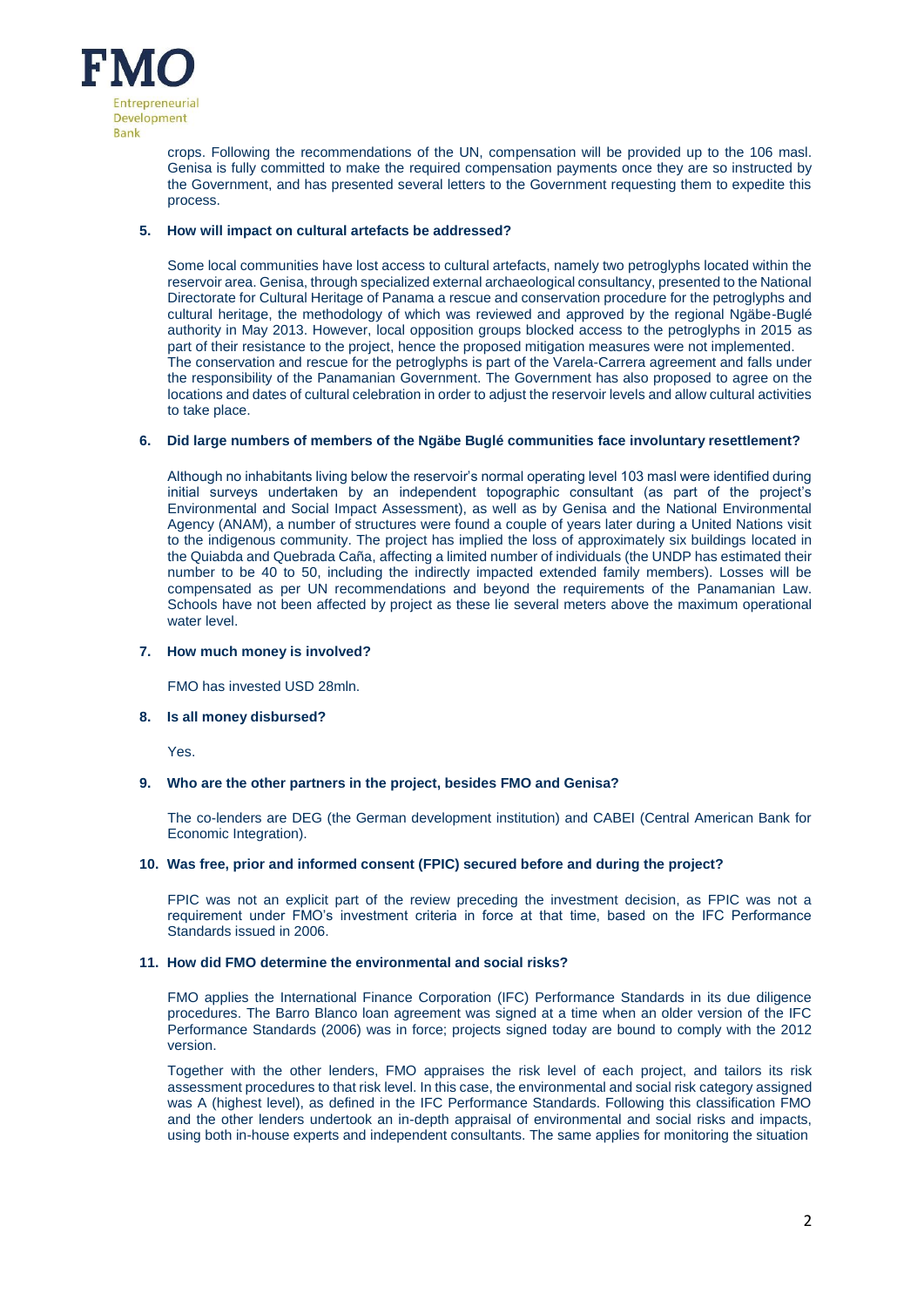

after the investment decision, which involves one or multiple monitoring visits per year during the construction and operation phases of a typical energy project.

### **12. Who will benefit from the project?**

Panamanian households and companies will benefit from the 140,000 MWh of reliable electricity the project will produce annually. This is equivalent to over 1.5% of the total country's consumption and to the electricity consumption of approximately 64,000 inhabitants, reducing the country's need to import approximately 180,000 barrels of fuel oil per year.

The project also brings benefits to the local communities in the form of employment and via a variety of local community development programs. Currently, the project is constructing a road between the Cocle and Nancito communities, and is providing 24-hour free-of-charge water transportation service to all community members living within the vicinity of the reservoir who want to cross the reservoir. Besides this, the Government of Panama has, based on a dialogue and negotiation process, committed to various benefit sharing community investments in the Ngäbe-Buglé Comarca. Other community projects will be discussed during the operational phase of the project.

The Supreme Court of Panama confirmed that this project is of national interest to Panamanian society. Lenders have supported the project believing it to be of interest to Republic of Panama because it will deliver reliable and clean energy, contributing to: (i) the reduction of greenhouse gas emissions, (ii) the availability of reliable and affordable electricity to households and industry, and (iii) reduced reliance on the import of fuel and electricity from abroad.

### **13. Has the indigenous community reached any agreement on the project?**

Genisa engaged the Comarca leaders from the inception of the project to negotiate an agreement for the compensation of the use of Annex Land affected by the reservoir. Genisa signed an agreement with the Cacique of the Comarca for the use of and compensation for that land, which was in similar in form to other agreements the government has reached with traditional authorities of the Comarca in other matters. A second agreement was signed with the Regional Congress of Kadriri and ratified by the majority of the Regional Congress delegates and by the Board of the Ngäbe-Buglé General Congress.

A third and final agreement was tabled between the President of Panama Juan Carlos Varela and the Cacica General Silvia Carrera (known as the Varela-Carrera agreement). It defined the measures to be taken by the Government of Panama in order to address the remaining cultural, social, economic and environmental impacts on the affected communities. This agreement was approved by the Government of Panama and indigenous representatives of the Comarca in August 2016 but it was not ratified by the Ngäbe-Buglé General Congress, hence an indigenous Commission was appointed to review the content of the agreement. The Varela-Carrera agreement was ratified by Ngäbe-Buglé General Congress in April 2017, and the next step for its successful implementation is to set up a participatory commission between the General Congress and the Government.

Genisa was not invited as a party to the dialogues that led to the approval and ratification of the Varela-Carrera agreement. However Genisa and the lenders, including FMO, offered their support and assistance to all dialogue processes.

#### **14. Are the local indigenous peoples intimidated and repressed?**

Although we have seen this being stated in the media, we have not been presented with any credible reports or evidence for Ngäbe or Buglé community members having been intimidated or repressed in the context of the Barro Blanco project. In the past, protests on the Pan-American Highway and in other parts of Panama have escalated into a violent situation in which protestors have been hurt and one person died. It is important to emphasize that in none of these situations Genisa staff or persons hired by Genisa were involved. The right of speech for those who speak up for their rights and the livelihoods of people are of very high value to FMO. Every individual should be safe when defending their position. FMO rejects and condemns any violence against those individuals or groups.

### **15. What was the conclusion of the independent complaint expert panel on FMO's approach?**

An independent expert panel investigated a formal complaint issued by Mr. Manolo Miranda on behalf of the M10 movement and by the Cacica General Silvia Carrera, and concluded that at the time of credit approval the lenders did not have sufficient information (not the right level of analysis) available regarding consultation and the impacts on indigenous peoples. However, the panel also concluded that this information gap was adequately filled in at a later stage, and was adequately reflected in a revised environmental and social action plan. In addition, the panel concluded that lenders should have performed a more thorough legal opinion on the two agreements signed between the company and the formal Ngäbe-Buglé community representatives.